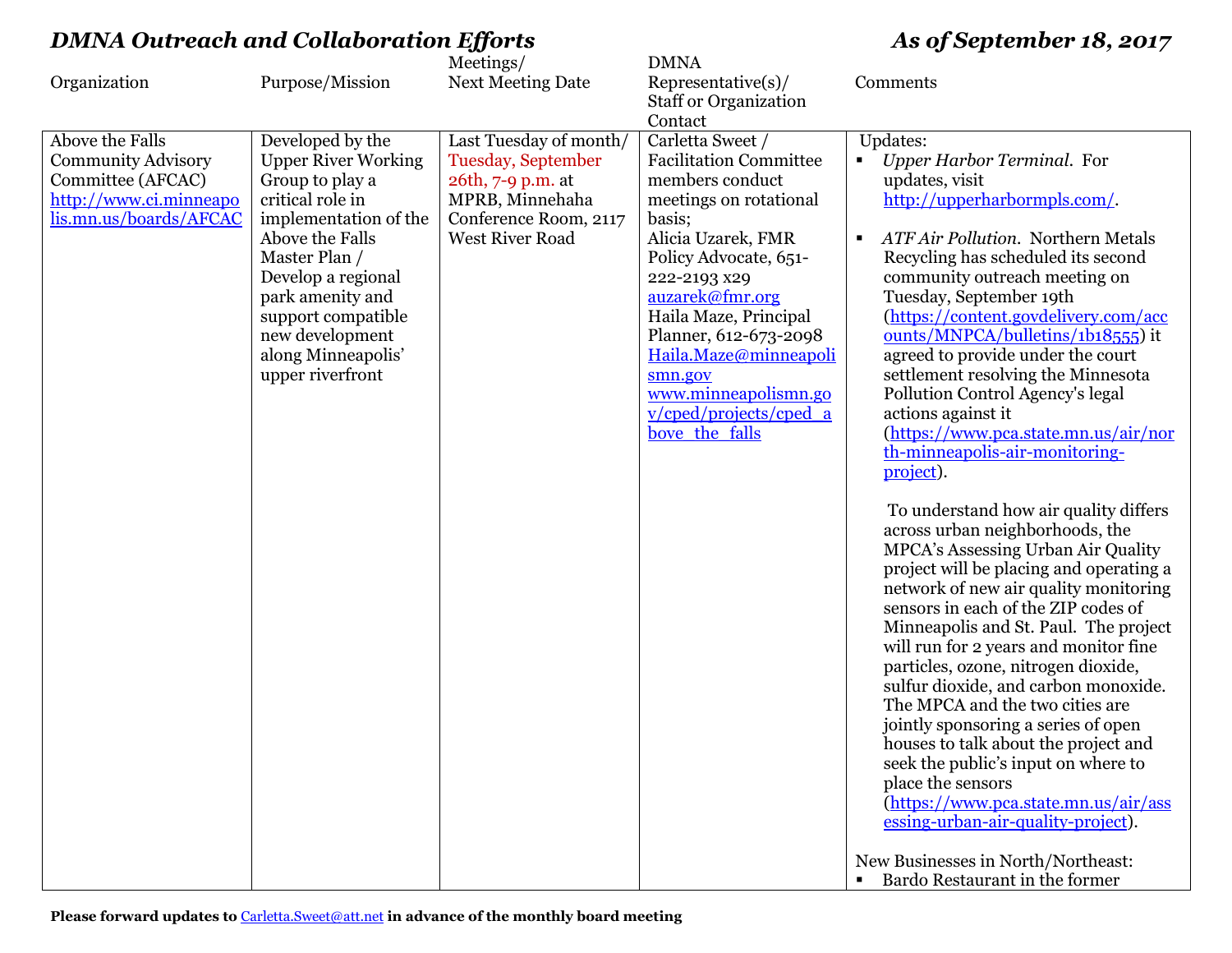| <b>DMNA Outreach and Collaboration Efforts</b>                                                                                                                                               |                                                                                                                                                                                |                                                                                                                                                                                               | As of September 18, 2017                                                                                                                                                                                                                                                                                                                                |                                                                                                                                                                                                                                                                                                                                                                                                                                                                                                                                                                                                                                                                                                                                                                                                                                                                                                                                                                                                                                                                                                   |
|----------------------------------------------------------------------------------------------------------------------------------------------------------------------------------------------|--------------------------------------------------------------------------------------------------------------------------------------------------------------------------------|-----------------------------------------------------------------------------------------------------------------------------------------------------------------------------------------------|---------------------------------------------------------------------------------------------------------------------------------------------------------------------------------------------------------------------------------------------------------------------------------------------------------------------------------------------------------|---------------------------------------------------------------------------------------------------------------------------------------------------------------------------------------------------------------------------------------------------------------------------------------------------------------------------------------------------------------------------------------------------------------------------------------------------------------------------------------------------------------------------------------------------------------------------------------------------------------------------------------------------------------------------------------------------------------------------------------------------------------------------------------------------------------------------------------------------------------------------------------------------------------------------------------------------------------------------------------------------------------------------------------------------------------------------------------------------|
| Organization                                                                                                                                                                                 | Purpose/Mission                                                                                                                                                                | Meetings/<br><b>Next Meeting Date</b>                                                                                                                                                         | <b>DMNA</b><br>$Representative(s)$ /<br><b>Staff or Organization</b><br>Contact                                                                                                                                                                                                                                                                         | Comments                                                                                                                                                                                                                                                                                                                                                                                                                                                                                                                                                                                                                                                                                                                                                                                                                                                                                                                                                                                                                                                                                          |
| Downtown Court Watch<br>(one of the strategies<br>under the Downtown 100<br>program)<br>http://www.hennepinatt<br><u>orney.org/prevention/co</u><br>mmunity-<br>partnerships/court-<br>watch | Reduce crime in<br>downtown by<br>expanding upon the<br>SafeZone<br>Collaborative to<br>prosecute chronic<br>offenders focusing on<br>livability, drug and<br>property crimes. | Second Friday of the<br>month/<br>Friday, October 8th, 10<br>a.m.-12:00 p.m. at<br>Hennepin County<br>Central Public Library,<br><b>Second Floor Doty</b><br>Board Room, 300<br>Nicollet Mall | <b>DMNA</b> representative<br>TBD/<br>Reneé Allen, Crime<br>Prevention Specialist,<br>612-673-5163<br>Renee.Allen@minneapol<br>ismn.gov<br>Heidi Johnston, 1st<br><b>Precinct Community</b><br>Attorney, 612-673-5526<br>Heidi,Johnston@minne<br>apolismn.gov<br>http://www.mplsdid.co<br>m/safezone;<br>https://www.facebook.c<br>om/CrimeWatch1stPct; | Rachel's space at 222 East Hennepin<br>(https://www.bardompls.com/);<br>HeadFlyer Brewery and Taproom at<br>861 East Hennepin Avenue<br>(https://www.facebook.com/headflyer<br>$brewing$ );<br>56 Brewing, a Community Supported<br>Brewery at 3055 Columbia Avenue NE<br>$(\frac{http://56brewing.com/}{$<br>Upcoming events:<br>An evening celebrating the Mississippi<br>River with keynote speaker Dr.<br>Dorceta Taylor, on Thursday,<br>September 28th, 5:30-8:30 p.m.,<br>Clarence W. Wigington Pavilion,<br>Harriet Island Regional Park, St. Paul.<br>To purchase a ticket, host or sponsor<br>the event, go to<br>$\frac{\text{http://fmr.org/events/2017/09/28/ev}}{$<br>ening-celebrating-mississippi-river.<br>For 1st Precinct 2017 Public Safety Plan,<br>visit<br>http://www.ci.minneapolis.mn.us/www/g<br>roups/public/@council/documents/repor<br>$t/wcmsp-198395.pdf.$<br>Minneapolis has new first African<br>American police chief, Medaria<br>Arradondo (http://spokesman-<br>recorder.com/2017/09/09/photos-chief-<br>arradondo-publicly-sworn-sabathani-<br>south-mpls/). |
| <b>Downtown Families</b><br>Minneapolis (DFM)                                                                                                                                                | Cultivate a<br>community by<br>connecting families                                                                                                                             | As determined by group                                                                                                                                                                        | <b>DMNA</b> representative<br>TBD/<br>Co-Chairs Eric Laska                                                                                                                                                                                                                                                                                              | <b>Visit</b><br>http://www.downtownfamiliesmpls.org<br>for updates on Downtown Families                                                                                                                                                                                                                                                                                                                                                                                                                                                                                                                                                                                                                                                                                                                                                                                                                                                                                                                                                                                                           |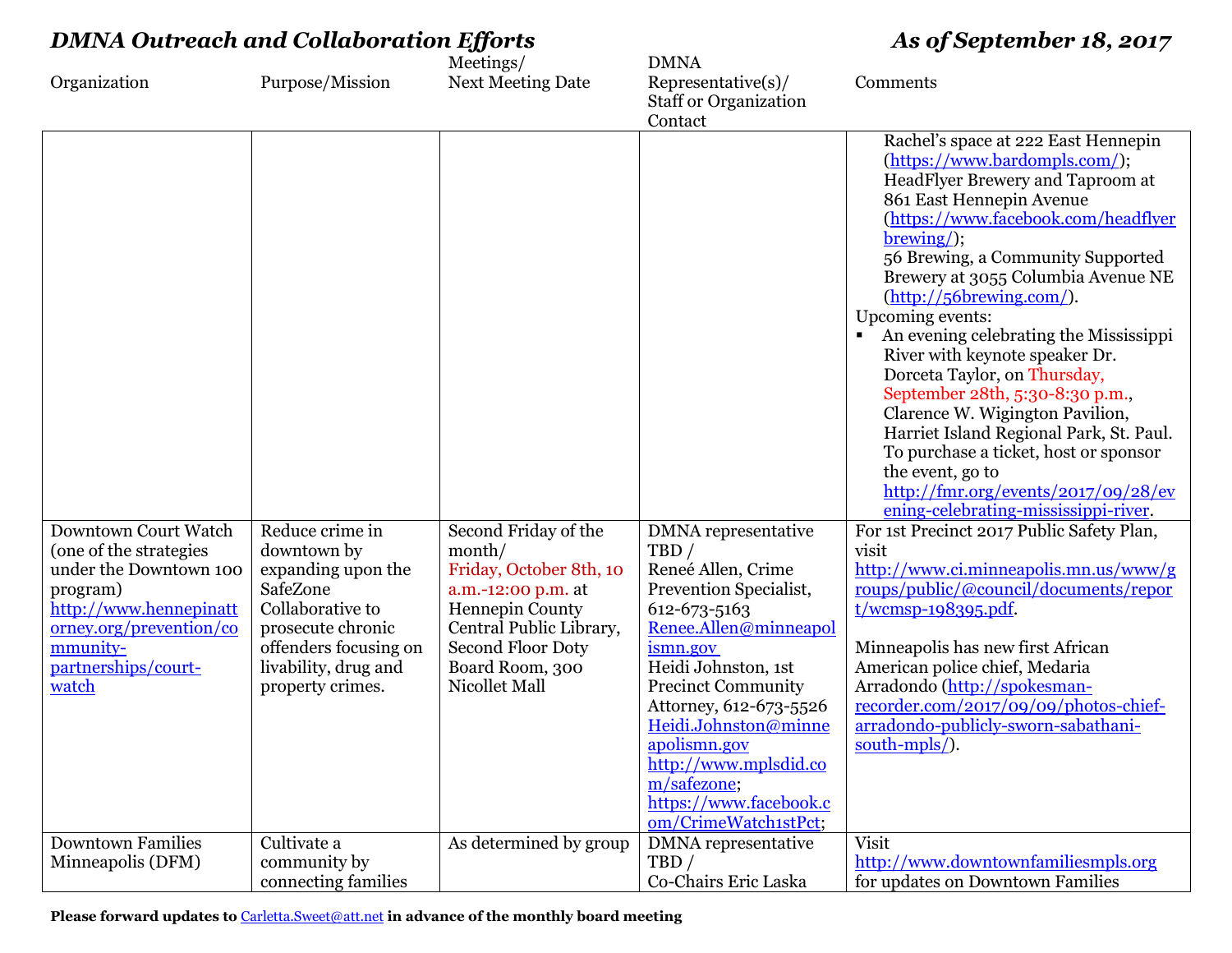|                           |                        | Meetings/                | <b>DMNA</b>                  |                                          |
|---------------------------|------------------------|--------------------------|------------------------------|------------------------------------------|
| Organization              | Purpose/Mission        | <b>Next Meeting Date</b> | $Representative(s)$ /        | Comments                                 |
|                           |                        |                          | <b>Staff or Organization</b> |                                          |
|                           |                        |                          | Contact                      |                                          |
|                           | with one another and   |                          | (Downtown West)              | Minneapolis activities.                  |
|                           | the necessary          |                          | elaska@gmail.com and         |                                          |
|                           | resources to take full |                          | Adam Schiff (North           | Visit http://Webster.mpls.k12.mn.us for  |
|                           | advantage of life in   |                          | Loop)                        | updates on Webster School activities.    |
|                           | downtown               |                          | adamdschiff@gmail.com        |                                          |
|                           | Minneapolis            |                          | Ginger Davis Kranz,          |                                          |
|                           |                        |                          | Principal, Webster           |                                          |
|                           |                        |                          | School for 1G Area, 612-     |                                          |
|                           |                        |                          | 668-0026                     |                                          |
|                           |                        |                          | Ginger.Kranz@mpls.k12.       |                                          |
|                           |                        |                          | mn.us                        |                                          |
| Downtown                  | Promote shared         | As determined by         | Carletta Sweet /             | Agenda TBD                               |
| Neighborhoods Group       | interests and resolve  | $\rm group/$             | Meeting facilitator on       |                                          |
| (DNG)                     | shared concerns of     | Wednesday, September     | rotational basis, i.e.:      |                                          |
|                           | Downtown East/West,    | 27th, 4:30-6:00 p.m. at  | John VanHeel for CLPC;       |                                          |
|                           | Elliot Park, Loring    | EPNI HQ, 609 South       | Lynn Regnier for EPNI;       |                                          |
|                           | Park, North Loop       | 10th Street              | and                          |                                          |
|                           |                        |                          | Tim Bildsoe for NLNA         |                                          |
|                           |                        | For Board and other      |                              |                                          |
|                           |                        | meetings, visit website  |                              |                                          |
|                           |                        | for each:                |                              |                                          |
|                           |                        | CLPC:                    |                              |                                          |
|                           |                        | http://loringpark.org    |                              |                                          |
|                           |                        |                          |                              |                                          |
|                           |                        | <b>EPNI:</b>             |                              |                                          |
|                           |                        | http://elliotparkneigh   |                              |                                          |
|                           |                        | borhood.org/             |                              |                                          |
|                           |                        | · NLNA:                  |                              |                                          |
|                           |                        | http://northloop.org/    |                              |                                          |
| <b>East Town Business</b> | Advocate and support   | Third Thursday of each   | Carletta Sweet /             | A joint forum with Minneapolis           |
| Partnership (ETBP)        | businesses, nonprofit  | month except July and    | Dan Collison, Executive      | Downtown Council and Economic            |
|                           | corporations and       | August /                 | Director                     | Development Association of Minnesota:    |
|                           | property owners in     | Thursday, September      | DCcollison@downtown          | Making a Mall for Everyone: The          |
|                           | Downtown East and      | 21st, 11:30 a.m.-12:00   | minneapolis.com              | Nicollet Mall Project.                   |
|                           | Elliot Park (DEEP)     | p.m. at Dakota Jazz      | Christie Rock Hantge,        |                                          |
|                           | District               | Club, 1010 Nicollet      | <b>Executive Coordinator</b> | For information about art on Nicollet    |
|                           |                        | Mall.                    | christie@hantge.com          | Mall, visit http://nicolletmallart.org/. |
|                           |                        |                          |                              |                                          |
|                           |                        |                          | http://easttownmpls.org      |                                          |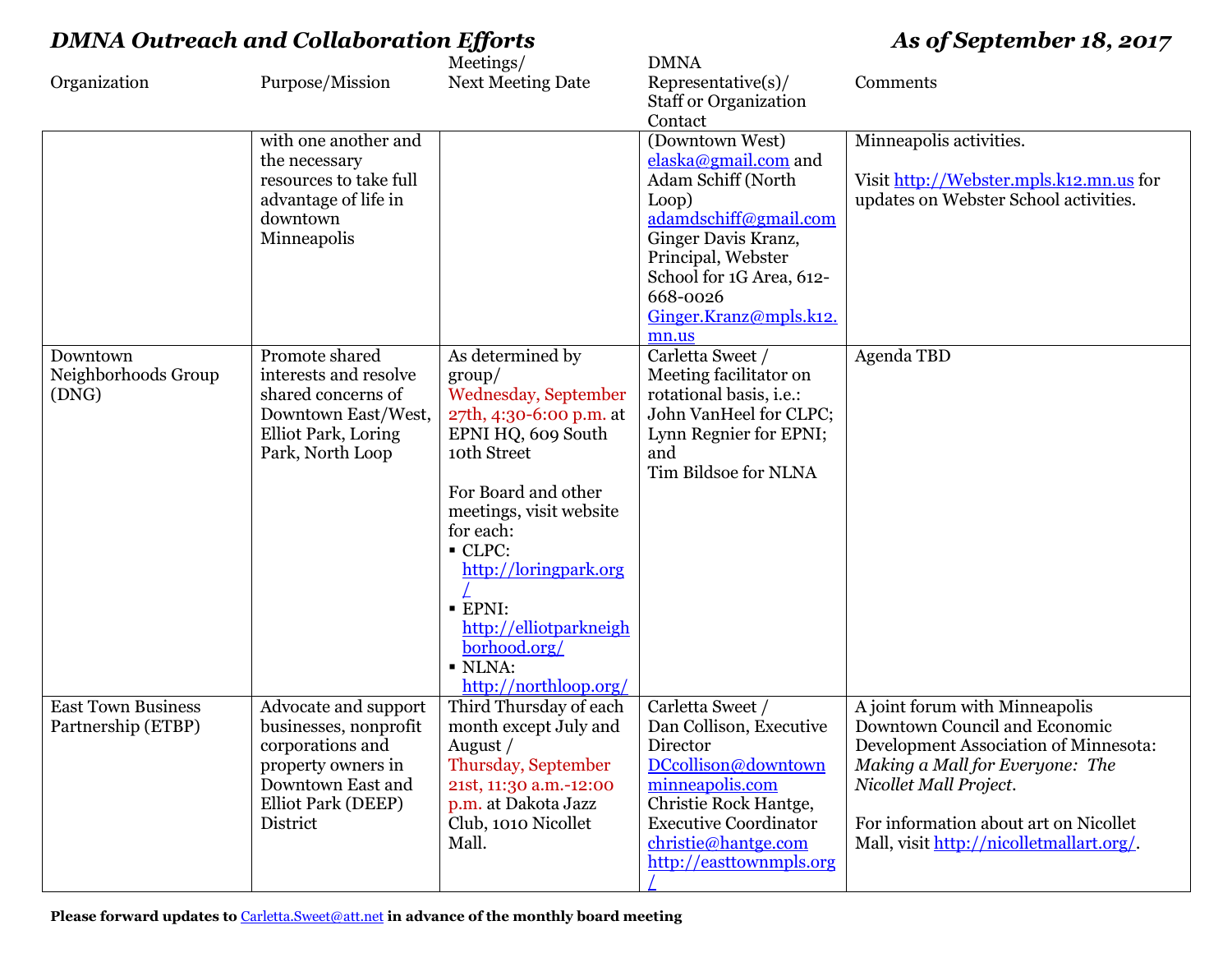| Organization                                                                                                                                                                        | Purpose/Mission                                                                                                                                                                                                                                                                                                                                                                                      | Meetings/<br><b>Next Meeting Date</b>                                                                                                                                                                             | <b>DMNA</b><br>$Representative(s)$ /<br><b>Staff or Organization</b>                                                                                                                                                                           | Comments                                                                                                                                                                                                                                                                                                                                                   |
|-------------------------------------------------------------------------------------------------------------------------------------------------------------------------------------|------------------------------------------------------------------------------------------------------------------------------------------------------------------------------------------------------------------------------------------------------------------------------------------------------------------------------------------------------------------------------------------------------|-------------------------------------------------------------------------------------------------------------------------------------------------------------------------------------------------------------------|------------------------------------------------------------------------------------------------------------------------------------------------------------------------------------------------------------------------------------------------|------------------------------------------------------------------------------------------------------------------------------------------------------------------------------------------------------------------------------------------------------------------------------------------------------------------------------------------------------------|
| <b>East Town Development</b><br>Work Group, a<br>subcommittee of the<br>2025 Plan Development<br>Committee<br>(https://www.mplsdown<br>town.com/2025plan/dev<br>elopment-committee) | (1) Study and<br>recommend best<br>practices for holistic<br>and sustainable 21st<br>century urbanism in<br>regards to<br>development, public<br>realm, and<br>placemaking<br>initiatives; (2) interact<br>with and advocate for<br>current high-priority<br>projects in the<br>district; and $(3)$ cast<br>vision for new<br>development projects<br>on strategically<br>important land<br>parcels. | Third Tuesday of each<br>month/<br>Note special date/time:<br>Thursday, September<br>28th, 4:30-6:00 p.m.<br>at Renaissance<br>Minneapolis Hotel at<br>The Depot, 225 3rd<br>Avenue South                         | Contact<br>Carletta Sweet /<br>Dan Collison, Director of<br><b>Downtown Partnerships</b><br>DCcollison@downtown<br>minneapolis.com<br>David Fields, consultant<br>to East Town<br>Development Group<br>http://www.easttowndev<br>elopment.com/ | In lieu of the regularly scheduled ETDG<br>meeting, will co-host Park & Portland<br>Development Vision Happy Hour<br>presentation with MDC.                                                                                                                                                                                                                |
| <b>Elliot Park</b><br>Neighborhood, Inc.<br>(EPNI)                                                                                                                                  | Bring people and<br>resources together to<br>preserve and promote<br>unique character of<br>historic Elliot Park<br>neighborhood.                                                                                                                                                                                                                                                                    | Building, Land Use &<br>Housing (BLUH)<br>Committee meets 3rd<br>Thursday of the month/<br>Thursday, September<br>21st, 7-9 p.m. at the<br><b>Elliot Park Recreation</b><br>Center, 1000 E. 14th<br><b>Street</b> | Carletta Sweet /<br>Tanya Schmitt, BLUH<br>Chair;<br>Lynn Regnier, Executive<br>Director, 612-335-5846<br>ext 18<br>www.elliotparkneighbor<br>hood.org                                                                                         | Visit website closer to date for agenda.                                                                                                                                                                                                                                                                                                                   |
| Minneapolis Downtown<br>Council (MDC)                                                                                                                                               | <b>Business association</b><br>of major downtown<br>employers working<br>towards improving<br>the economic and<br>social environment of<br>the Central Business<br>District.                                                                                                                                                                                                                         | As determined by<br>$\gamma$                                                                                                                                                                                      | <b>DMNA</b> representative<br>TBD/<br>Dan Collison, Director of<br><b>Downtown Partnerships</b><br>DCcollison@downtown<br>minneapolis.com<br><b>Steve Cramer, President</b><br>and CEO, 612-338-3807<br>https://www.mplsdownt<br>own.com/      | Upcoming event $(s)$ :<br>Making a Mall for Everyone: The<br>Nicollet Mall Project, a joint forum<br>with ETBP and Economic<br>Development Association of<br>Minnesota, on Thursday, September<br>21st, 11:30 a.m.-1:00 p.m., Dakota<br>Jazz Club<br>(https://www.mplsdowntown.com/ev<br>ent/mdc-member-forum-with-east-<br>town-business-partnership-and- |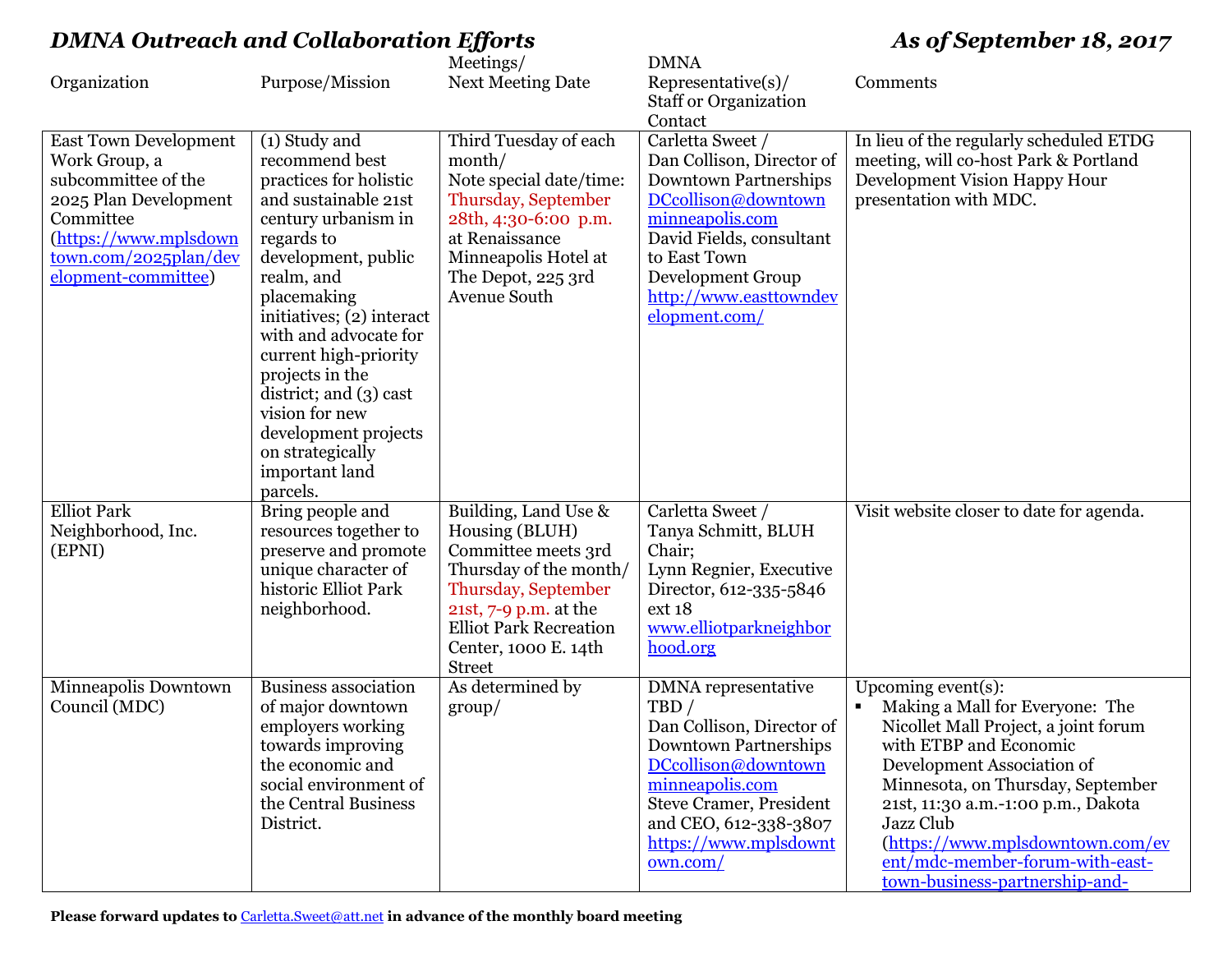| <b>DMNA Outreach and Collaboration Efforts</b>                                                                                                                                                                                                                                                                        |                                                                                                                                                                                                                                                                                                                                                                                                             |                                                                                     | As of September 18, 2017                                                                                                                              |                                                                                                                                                                                                                                                                                                                                                                                                                                                                                                                                                                                                                                                     |
|-----------------------------------------------------------------------------------------------------------------------------------------------------------------------------------------------------------------------------------------------------------------------------------------------------------------------|-------------------------------------------------------------------------------------------------------------------------------------------------------------------------------------------------------------------------------------------------------------------------------------------------------------------------------------------------------------------------------------------------------------|-------------------------------------------------------------------------------------|-------------------------------------------------------------------------------------------------------------------------------------------------------|-----------------------------------------------------------------------------------------------------------------------------------------------------------------------------------------------------------------------------------------------------------------------------------------------------------------------------------------------------------------------------------------------------------------------------------------------------------------------------------------------------------------------------------------------------------------------------------------------------------------------------------------------------|
| Organization                                                                                                                                                                                                                                                                                                          | Purpose/Mission                                                                                                                                                                                                                                                                                                                                                                                             | Meetings/<br><b>Next Meeting Date</b>                                               | <b>DMNA</b><br>Representative(s)/<br><b>Staff or Organization</b><br>Contact                                                                          | Comments                                                                                                                                                                                                                                                                                                                                                                                                                                                                                                                                                                                                                                            |
| Minneapolis Downtown<br><b>Improvement District</b><br><b>Tactical Urbanism</b><br><b>Advisory Committee</b><br>(partnership with<br>Minneapolis Police<br>Department,<br>Minneapolis Public<br>Works, DMNA, St.<br><b>Stephens Human</b><br>Services, Warehouse<br><b>District Business</b><br>Association and CPED) | Evaluate hotspots for<br>concerns about safety<br>- both real and<br>perceived – and<br>oversees quick, low-<br>cost, tactical<br>environmental<br>changes to positively<br>influence behavior,<br>perception, and<br>economic outcomes.<br>The impacts of these<br>tactical interventions<br>will be evaluated and<br>used to guide<br>decisions on more<br>permanent changes in<br>the built environment. | As determined by<br>$\gamma$<br>TBD at DID HQ, 81<br>South 9th Street, Suite<br>260 | Pamela McCrea /<br>Ben Shardlow, Director<br>of Public Realm<br>Initiatives at<br>MDC/MDID, 612-702-<br>8056<br>http://www.minneapolis<br>did.com/tui | edam/). For information about art on<br>Nicollet Mall, visit<br>http://nicolletmallart.org/.<br>Park & Portland Development Vision<br>$\blacksquare$<br>Happy Hour joint event with ETBP on<br>Thursday, September 28th, 4:30-6:00<br>p.m.<br>(https://www.mplsdowntown.com/ev<br>ent/happy-hour-presentation-east-<br>town-business-partnership/).<br>Now accepting nominees for its annual<br>$\blacksquare$<br>2025 Plan Leadership Awards which<br>will be handed out on Wednesday,<br>October 11th at the MDC gala<br>(https://www.mplsdowntown.com/<br>nominations-now-accepted-mpls-<br>downtown-councils-2025-plan-<br>leadership-awards/). |
| Minneapolis Parks<br>Foundation (MPF)                                                                                                                                                                                                                                                                                 | Transform human<br>lives through parks<br>and public spaces by                                                                                                                                                                                                                                                                                                                                              | As determined by<br>$\gamma$<br>TBD at MPRB Board                                   | Carletta Sweet /<br>Tom Evers, Executive<br>Director, 612-822-2304                                                                                    | According to Tom Evers, at the biannual<br>Greater & Greener Conference, every<br>person he spoke to expressed admiration                                                                                                                                                                                                                                                                                                                                                                                                                                                                                                                           |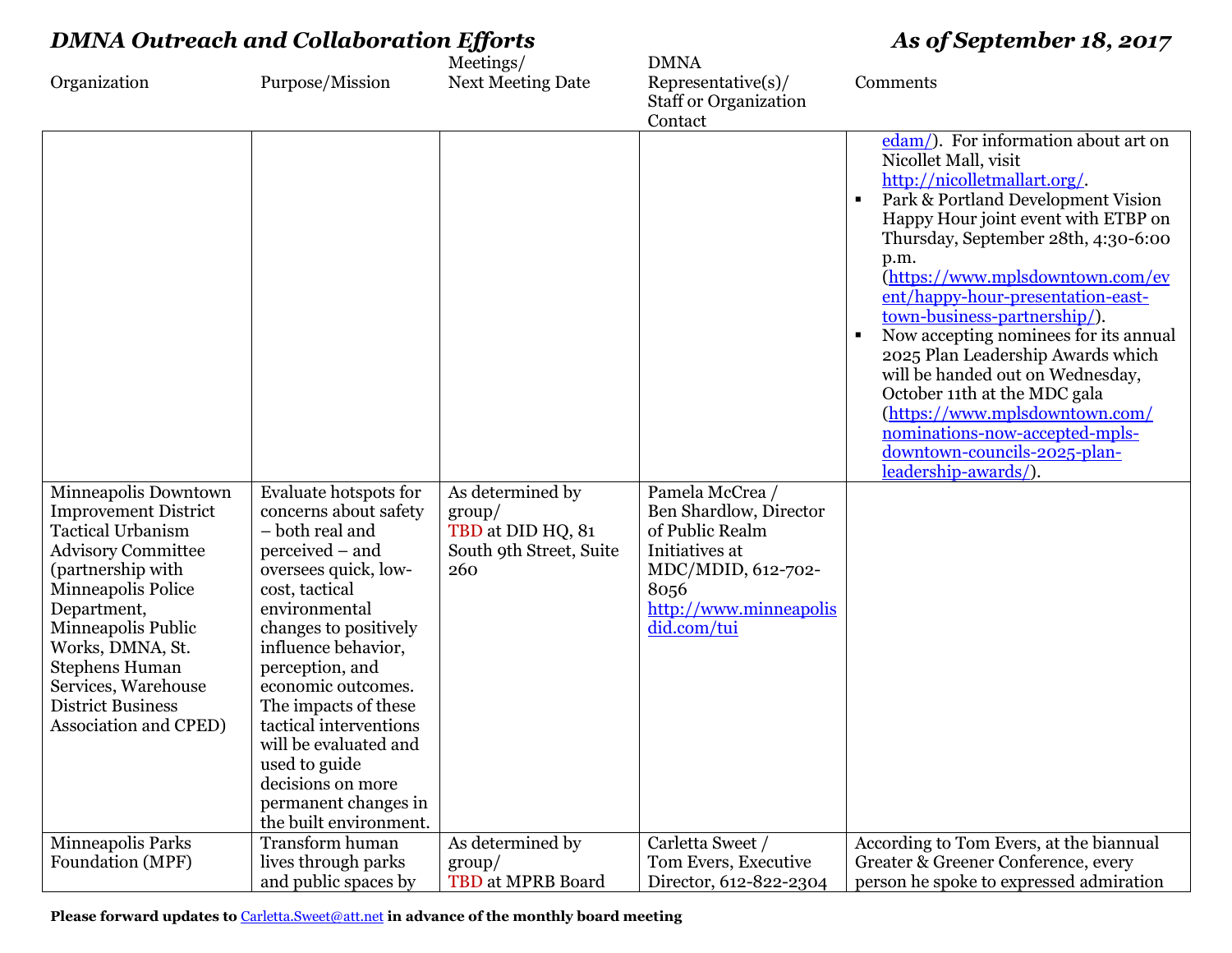|                        |                        | Meetings/                | <b>DMNA</b>                     |                                            |
|------------------------|------------------------|--------------------------|---------------------------------|--------------------------------------------|
| Organization           | Purpose/Mission        | <b>Next Meeting Date</b> | Representative(s)/              | Comments                                   |
|                        |                        |                          | <b>Staff or Organization</b>    |                                            |
|                        |                        |                          | Contact                         |                                            |
|                        | aligning philanthropic | Room, 2117 West River    | <b>TEvers@MplsParksFoun</b>     | for our legacy of parks and for the MPRB's |
|                        | investment and         | Road North               | dation.org                      | 20-Year Neighborhood Park Plan             |
|                        | community vision       |                          | http://mplsparksfounda          | (https://www.minneapolisparks.org/abou     |
|                        | (https://mplsparksfou  |                          | tion.org/                       | $t$ us/                                    |
|                        | ndation.org/2017/02/   |                          |                                 | budget financial/20year neighborhood       |
|                        | 22/our-mission-is-to-  |                          | DMNA is represented by          | park plan/) with funding directed          |
|                        | transform-human-       |                          | District 4                      | toward communities with concentrations     |
|                        | $life$ .               |                          | (https://www.minneapol          | of youth, poverty, density, and diversity  |
|                        |                        |                          | isparks.org/ asset/jdb7j        | (https://mplsparksfoundation.org/          |
|                        |                        |                          | $\frac{d}{district}$ 4 map.pdf) | 2017/08/29/redefining-the-gold-            |
|                        |                        |                          | <b>MPRB</b> Commissioner        | standard/).                                |
|                        |                        |                          | Anita Tabb                      |                                            |
|                        |                        |                          | (https://www.minneapol          | In preparation for construction of Water   |
|                        |                        |                          | isparks.org/about_us/le         | Works, archaeological exploration to       |
|                        |                        |                          | adership and structure          | locate and assess buried Bassett,          |
|                        |                        |                          | /commissioners/anita_t          | Columbia and Occidental Mill walls and     |
|                        |                        |                          | abb/) who is not seeking        | deconstruction of the former Fuji-Ya       |
|                        |                        |                          | reelection                      | building has begun                         |
|                        |                        |                          | (http://www.southwestj          | (https://mplsparksfoundation.org/          |
|                        |                        |                          | ournal.com/news/parks           | 2017/08/10/news-release-work-begins-       |
|                        |                        |                          | $/2017/07/dfl$ -                | in-august-to-unlock-mill-remnants-         |
|                        |                        |                          | endorsements-could-             | featured-in-water-works/).                 |
|                        |                        |                          | mean-big-changes-for-           |                                            |
|                        |                        |                          | park-board/).                   | For information about public art in        |
|                        |                        |                          |                                 | Minneapolis parks, visit                   |
|                        |                        |                          |                                 | https://www.minneapolisparks.org/          |
|                        |                        |                          |                                 | parks destinations/public art in park      |
|                        |                        |                          |                                 | $S/$ .                                     |
|                        |                        |                          |                                 |                                            |
|                        |                        |                          |                                 | The 2017-2018 Next Generation of           |
|                        |                        |                          |                                 | Parks™ event series debuts October 12th    |
|                        |                        |                          |                                 | (https://mplsparksfoundation.org/project   |
|                        |                        |                          |                                 | s/lecture-series/).                        |
| Minneapolis Riverfront | $A_{501}(c)(3)$        | Board meets every        | Carletta Sweet /                | The 4th annual Mississippi Minute Film     |
| Partnership (MRP)      | established to support | other month/             | Kathleen Boe, Executive         | Festival is Monday, October 23rd, at the   |
|                        | and encourage          | Tuesday, September       | Director, 612-465-8780          | Mill City Museum                           |
|                        | continued riverfront   | 26th, 4:30-6 p.m. at     | ext 212                         | (http://www.minneapolisriverfront.org/ri   |
|                        | revitalization in      | MWMO HQ, 2522            | Kathleen.Boe@minneap            | verfront-initiatives/mississippi-minute-   |
|                        | Minneapolis.           | Marshall Street NE       | olisriverfront.org              | film-festival/). There has been some       |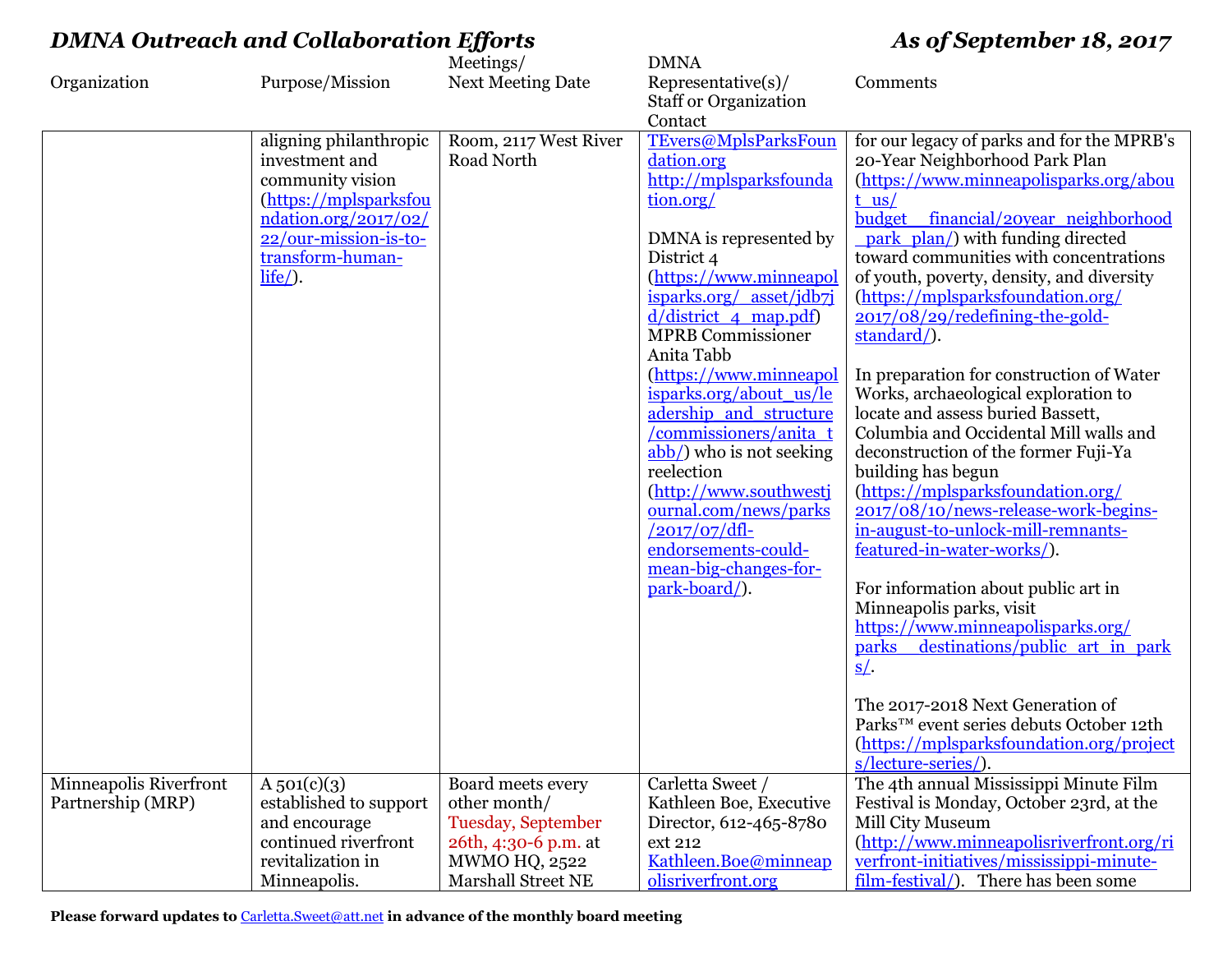| <b>DMNA Outreach and Collaboration Efforts</b>                |                                                                                                                                                                                                                                                                                                                                                                                                             |                                                                                                                                                                                            | As of September 18, 2017                                                                                                                                                                                                                                                                                                              |                                                                                                                                                                                                                                                                                                                                                                                                                                                                                                                                                                                                                                                                                                                                                                                                     |
|---------------------------------------------------------------|-------------------------------------------------------------------------------------------------------------------------------------------------------------------------------------------------------------------------------------------------------------------------------------------------------------------------------------------------------------------------------------------------------------|--------------------------------------------------------------------------------------------------------------------------------------------------------------------------------------------|---------------------------------------------------------------------------------------------------------------------------------------------------------------------------------------------------------------------------------------------------------------------------------------------------------------------------------------|-----------------------------------------------------------------------------------------------------------------------------------------------------------------------------------------------------------------------------------------------------------------------------------------------------------------------------------------------------------------------------------------------------------------------------------------------------------------------------------------------------------------------------------------------------------------------------------------------------------------------------------------------------------------------------------------------------------------------------------------------------------------------------------------------------|
| Organization                                                  | Purpose/Mission                                                                                                                                                                                                                                                                                                                                                                                             | Meetings/<br><b>Next Meeting Date</b>                                                                                                                                                      | <b>DMNA</b><br>Representative(s)/<br><b>Staff or Organization</b><br>Contact                                                                                                                                                                                                                                                          | Comments                                                                                                                                                                                                                                                                                                                                                                                                                                                                                                                                                                                                                                                                                                                                                                                            |
|                                                               |                                                                                                                                                                                                                                                                                                                                                                                                             |                                                                                                                                                                                            | www.minneapolisriverfr<br>ont.org                                                                                                                                                                                                                                                                                                     | great press – spots on the WCCO morning<br>show, Kare-11 afternoon show, and WCCO<br>Radio, e.g.,<br>http://www.kare11.com/entertainment/te<br>levision/programs/news-at-<br>4/mississippi-minute-film-festival-<br>showcasing-riverfront/471150769.<br>After having struggled for many months<br>over the financial viability of MRP (cash<br>flow has been spotty and weak which is<br>considered symptomatic of its inability to<br>generate sufficient enthusiasm and<br>excitement in the community that attracts<br>sustainable funding), Executive Director<br>Kathleen Boe's subsequent resignation<br>effective mid November, and thoughtful<br>and constructive discussion about the<br>future direction of MRP, the board will<br>decide at this special meeting whether to<br>dissolve. |
| Neighborhood and<br><b>Community Engagement</b><br>Commission | Engage and advocate<br>for the neighborhoods<br>and community in<br>their deliberations<br>with the City<br>Departments, City<br>Council and Mayor;<br>deliberate and make<br>recommendations to<br>the NCR Department,<br>City Council and<br>Mayor around issues<br>specific to the NCEC<br>scope of authority and<br>responsibility as<br>defined by the City<br>Council and approved<br>by the Mayor in | <b>Full Commission meets</b><br>on the fourth Tuesday<br>of the month/<br>Tuesday, September<br>26th, 5-7 p.m. at<br>Minneapolis Central<br>Library, 300 Nicollet<br>Mall, Doty Board Room | Joe Tamburino/<br>Nick Cichowicz for<br>District 5, 2016-2017<br>(http://www.minneapoli<br>$\frac{\text{smn.gov}/\text{www}/\text{groups}/\text{p}}{2}$<br>ublic/@ncr/documents/<br>webcontent/wcmsp-<br>184774.pdf<br>Jack Whitehurst,<br>Neighborhood Support<br>Specialist, 612-673-5143,<br>Jack.Whitehurst@minne<br>apolismn.gov | For Full NCEC Commission Meeting<br>agenda, visit<br>http://www.ci.minneapolis.mn.us/ncr/bo<br>ards/ncec/index.htm.<br>Visit http://www.minneapolismn.gov/<br>%20tv/minneapolis14 to watch past<br>meetings.                                                                                                                                                                                                                                                                                                                                                                                                                                                                                                                                                                                        |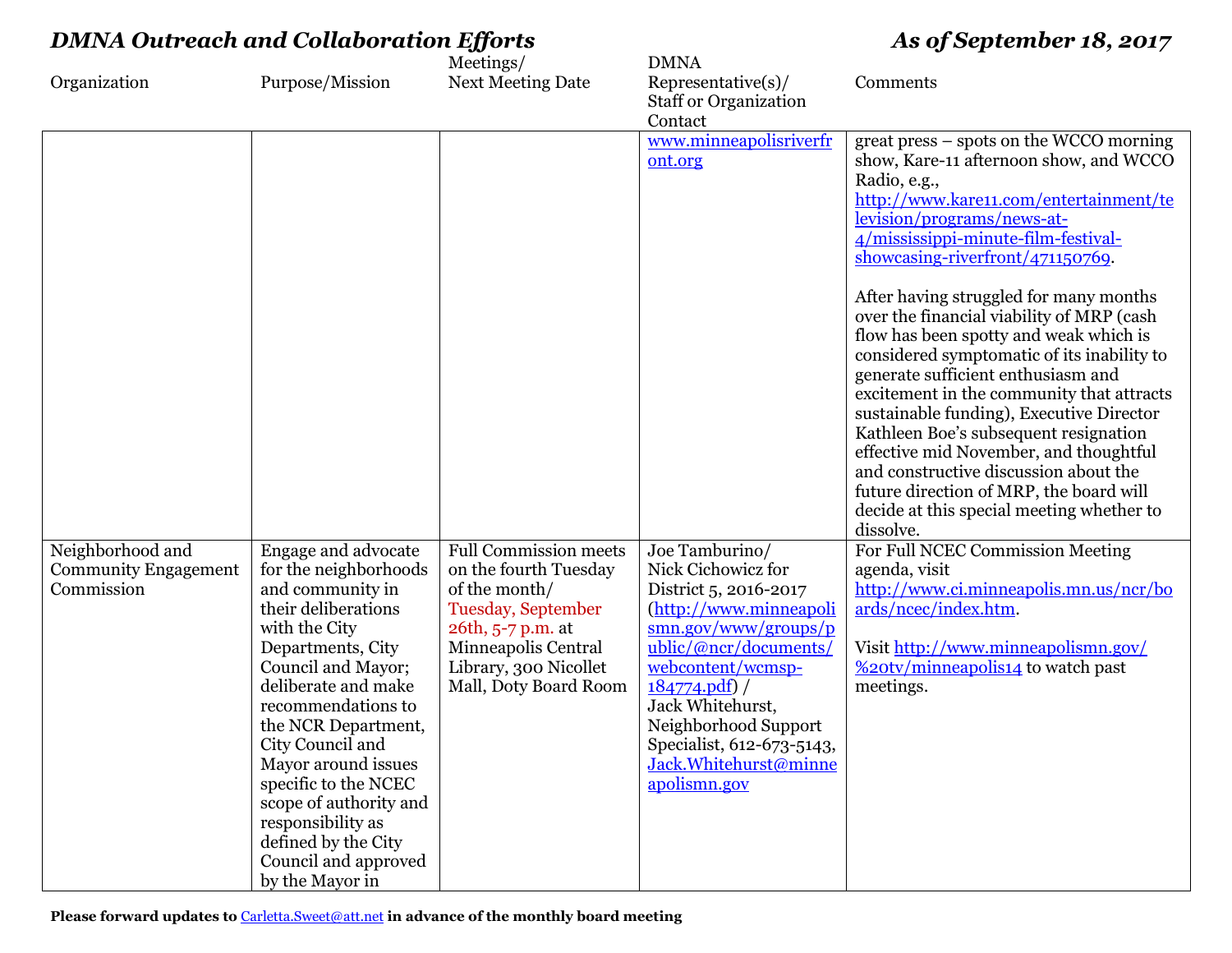| Organization                                                                                                                                                                           | Purpose/Mission                                                                                                                                                                                                                                                                                                                  | Meetings/<br><b>Next Meeting Date</b>                                                                    | <b>DMNA</b><br>$Representative(s)$ /<br><b>Staff or Organization</b>                                                                                                                                                                                                                | Comments                                                                                                                                                                                                                                                                                                                                                                                                                                                                                      |
|----------------------------------------------------------------------------------------------------------------------------------------------------------------------------------------|----------------------------------------------------------------------------------------------------------------------------------------------------------------------------------------------------------------------------------------------------------------------------------------------------------------------------------|----------------------------------------------------------------------------------------------------------|-------------------------------------------------------------------------------------------------------------------------------------------------------------------------------------------------------------------------------------------------------------------------------------|-----------------------------------------------------------------------------------------------------------------------------------------------------------------------------------------------------------------------------------------------------------------------------------------------------------------------------------------------------------------------------------------------------------------------------------------------------------------------------------------------|
|                                                                                                                                                                                        | Resolution No. 2011R-<br>668, adopted<br>December 16, 2011.                                                                                                                                                                                                                                                                      |                                                                                                          | Contact                                                                                                                                                                                                                                                                             |                                                                                                                                                                                                                                                                                                                                                                                                                                                                                               |
| Pathways to Places:<br><b>Shaping Downtown</b><br><b>Together Steering</b><br>Committee (Minneapolis<br>Park and Recreation<br><b>Board's Downtown</b><br>Service Area Master<br>Plan) | Make<br>recommendations to<br>the MPRB on service<br>area-wide vision,<br>goals and principles in<br>support of individual<br>park master plans<br>created through<br>community-driven<br>processes. This<br>process will include<br>envisioning and<br>identifying new park<br>and recreation<br>opportunities.                 | This Steering<br>Committee ended in<br>February 2016.                                                    | Carletta Sweet /<br>Jennifer Ringold,<br>Deputy Superintendent,<br>612-230-6464,<br>jringold@minneapolispa<br>rks.org<br>Tyler Pederson, 612-<br>230-6418<br>tpederson@minneapolis<br>parks.org                                                                                     | The draft Downtown Service Area Master<br>Plan was available for public review and<br>comment through March 4, 2017 at<br>https://www.minneapolisparks.org/news<br>$\frac{12017}{01/18/2343}/$ draft downtown serv<br>ice area master plan available for pu<br>blic review and comment. MPRB staff<br>will compile all comments, modify the<br>plan and present the revised plan to the<br>Board of Commissioners for possible<br>adoption. A public hearing will take place<br>at that time. |
| <b>Upper St. Anthony Falls</b><br>"Transforming the Lock"<br><b>Advisory Team</b>                                                                                                      | Act as an advisor to<br>the Design Team,<br>comprised of<br>professionals in the<br>planning/design field,<br>by reviewing the<br>design and public<br>input materials, and<br>identifying ways to<br>position the vision so<br>that it can be<br>implemented by<br>helping the team<br>address non-design<br>related questions. | Thursday, September<br>21st, 5:30-7:00 p.m., at<br>the Mill City Museum,<br>704 South 2nd Street         | Carletta Sweet /<br>Christine Goepfert,<br><b>National Parks</b><br>Conservation Assn,<br>cgoepfert@npca.org<br>Tom Meyer, MSR<br>Architects<br>thomas@msrdesign.com<br>Read his Vision for the<br>River at<br>http://www.minneapolis<br>riverfront.org/tom-<br>meyer-vision-river/ | The Design Team will share its vision for a<br>national park visitor experience. RSVP to<br>Kesha Richardson at<br>krichardson@npca.org.                                                                                                                                                                                                                                                                                                                                                      |
| 2020 Partners                                                                                                                                                                          | A public/private<br>forum to facilitate the<br>continuing<br>transformation of a<br>vital and unique place.                                                                                                                                                                                                                      | Fourth Tuesday every<br>other month/<br>Tuesday, September<br>26th, 5-6:30 p.m. at<br>HGA, 420 North 5th | Carletta Sweet /<br>Nick Koch, Chair, 612-<br>758-4543<br>NKoch@hga.com<br>Dan Collison, Executive                                                                                                                                                                                  | Visit website closer to date for agenda,<br>notes from previous meetings, and other<br>North Loop related developments.<br>As part of its mission "to lay the                                                                                                                                                                                                                                                                                                                                 |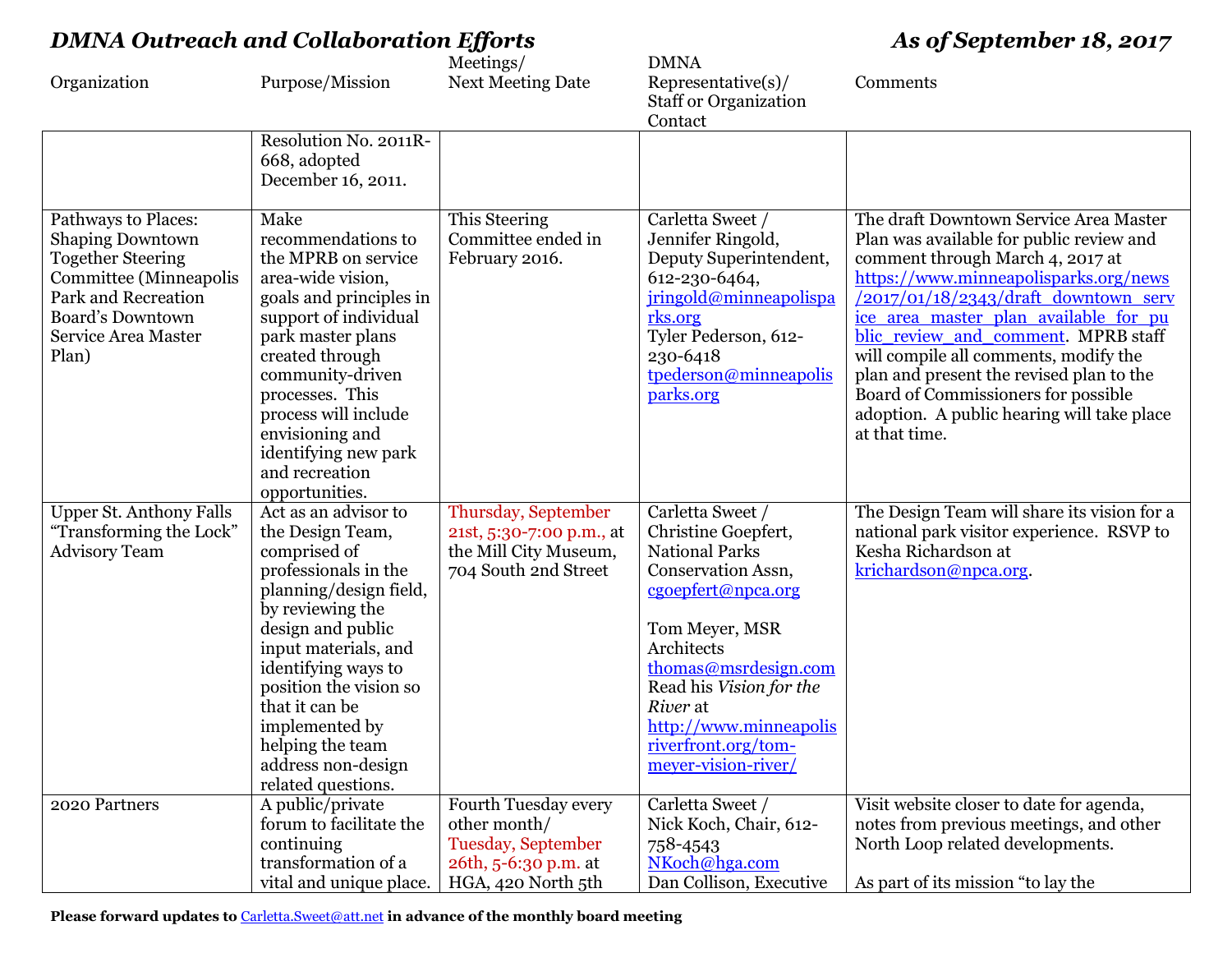|  | <b>DMNA Outreach and Collaboration Efforts</b> |  |  |  |  |
|--|------------------------------------------------|--|--|--|--|
|--|------------------------------------------------|--|--|--|--|

# *D DMNA As of September 18, 2017*

|                                            |                                              | Meetings/                      | <b>DMNA</b>                               |                                                         |
|--------------------------------------------|----------------------------------------------|--------------------------------|-------------------------------------------|---------------------------------------------------------|
| Organization                               | Purpose/Mission                              | <b>Next Meeting Date</b>       | Representative(s)                         | Comments                                                |
|                                            |                                              |                                | <b>Staff or Organization</b>              |                                                         |
|                                            |                                              |                                | Contact                                   |                                                         |
|                                            | Its goal is to lay the                       | Street, Suite 100. Pizza       | Director                                  | foundation and attract investment for                   |
|                                            | foundation and attract                       | party followed by MN           | DCcollison@downtown                       | future development in the North Loop by                 |
|                                            | investment for future                        | Twins vs. Yankees              | minneapolis.com                           | knitting together communities and                       |
|                                            | development by                               |                                | Pat Arnst, Executive                      | leveraging district assets," Collison and               |
|                                            | knitting together                            |                                | Coordinator, 952-393-                     | Koch have convened a Glenwood Avenue                    |
|                                            | communities and                              |                                | 5407                                      | Corridor Steering Team to bring together                |
|                                            | leveraging the assets                        |                                | www.the2020partners.c                     | a cross-sector group of stakeholders on                 |
|                                            | of Target Field,                             |                                | om                                        | the Glenwood Avenue Corridor for the                    |
|                                            | Minneapolis Farmer's                         |                                |                                           | purpose of connecting and networking                    |
|                                            | Market, transit and                          |                                |                                           | leaders across institutions to implement                |
|                                            | energy.                                      |                                |                                           | all current plans and catalyze private                  |
|                                            |                                              |                                |                                           | sector development.                                     |
| 2025 Plan Committee to                     | Make Minneapolis the                         | As determined by group         | <b>DMNA</b> representative                | At the July 26th affordable housing panel,              |
| <b>End Street Homelessness</b>             | first major city in the                      |                                | TBD/                                      | announced they are creating a task force                |
| (partnership with                          | United States to end                         | TBD at TBD                     | Co-chairs Mark Hamel,                     | to take another bite at the apple by the                |
| business, faith,                           | street homelessness;                         |                                | Dorsey & Whitney LLP                      | end of 2017 to address issues related to                |
| community, and                             | support strategies that                      |                                | 612-340-8716,                             | creating new and preserving existing                    |
| government leaders)                        | are successful as well                       |                                | hamel.mark@dorsey.co                      | affordable housing in downtown.                         |
| https://www.mplsdownt                      | as creative; and                             |                                | m, and Joseph                             |                                                         |
| own.com/2025plan/endi                      | promote                                      |                                | Desenclos, DID                            | Claudia Kittock, Friends of the Mill                    |
| ng-street-homelessness-                    | conversations about                          |                                | Livability and Block By                   | District chair                                          |
| committee                                  | poverty and                                  |                                | <b>Block</b>                              | (http://www.friendsofthemilldistrict.org/               |
|                                            | homelessness with                            |                                |                                           | ) and former DMNA board member, is                      |
|                                            | community.                                   |                                | David Hewitt, Director,                   | involved with these issues. Read her                    |
|                                            |                                              |                                | Office to End                             | recent article in Mill City Times at                    |
|                                            |                                              |                                | Homelessness,                             | http://millcitytimes.com/news/habitat-                  |
|                                            |                                              |                                | Hennepin County                           | for-humanity-women-build.html.                          |
|                                            |                                              |                                |                                           |                                                         |
|                                            |                                              |                                |                                           | Read Metropolitan Council's 2040                        |
|                                            |                                              |                                |                                           | Housing Policy Plan adopted on                          |
|                                            |                                              |                                |                                           | December 10, 2014 at                                    |
|                                            |                                              |                                |                                           | https://metrocouncil.org/Housing/Planni                 |
|                                            |                                              |                                |                                           | ng/Housing-Policy-Plan.aspx.                            |
| 2025 Plan Residential<br><b>Task Force</b> | Tasked with achieving<br>one of ten goals of | As determined by               | Carletta Sweet /<br>(1) Leased Properties | Next Explore Downtown Living event is                   |
| https://www.mplsdownt                      | Downtown 2025 Plan,                          | group/<br>TBD at MDC, 81 South | main initiative is the                    | on Saturday, September 23, 2017, 10 a.m.<br>to $5 p.m.$ |
| own.com/2025plan/deve                      | i.e.: doubling                               | 9th Street, Suite 260          | <b>Explore Downtown</b>                   | (http://www.exploredtliving.com/).                      |
| lopment-committee                          | Downtown                                     |                                | Living event led by                       | Encore, Maverick North Loop and 7west                   |
|                                            |                                              |                                |                                           | are three new properties to explore in                  |
|                                            | Minneapolis'                                 |                                | Co-chairs Brandi                          |                                                         |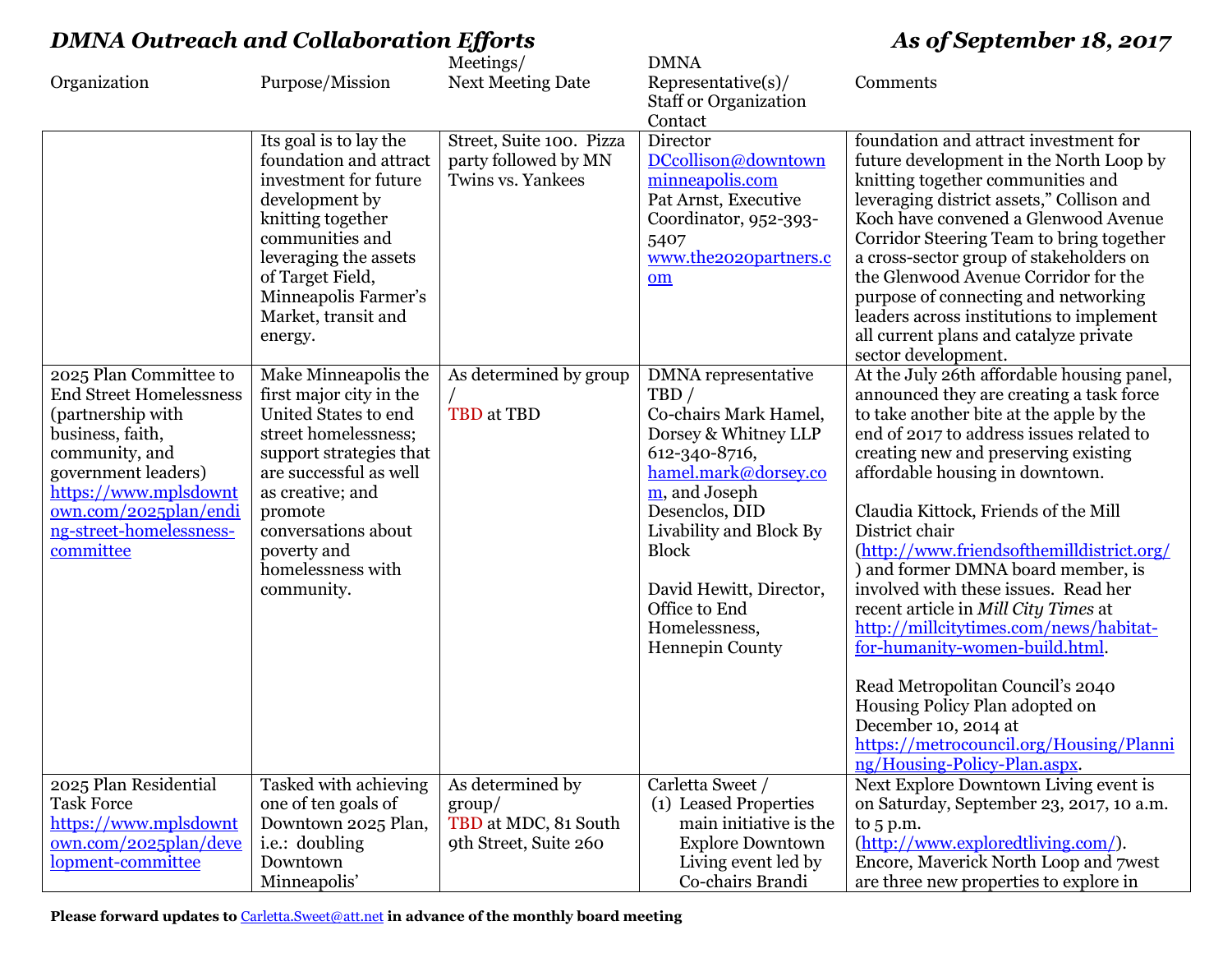|                             |                                                   | Meetings/                             | <b>DMNA</b>                            |                                                                            |
|-----------------------------|---------------------------------------------------|---------------------------------------|----------------------------------------|----------------------------------------------------------------------------|
| Organization                | Purpose/Mission                                   | <b>Next Meeting Date</b>              | $Representative(s)$ /                  | Comments                                                                   |
|                             |                                                   |                                       | <b>Staff or Organization</b>           |                                                                            |
|                             |                                                   |                                       | Contact                                |                                                                            |
|                             | residential population                            |                                       | Donaldson, Doran                       | 2017. Enjoy more than two dozen                                            |
|                             | from $35,000$ to                                  |                                       | Companies Multi-                       | promotions and give aways from local                                       |
|                             | 70,000 by 2025                                    |                                       | family Division; and                   | downtown businesses.                                                       |
|                             |                                                   |                                       | Jessica Milkes,                        |                                                                            |
|                             |                                                   |                                       | <b>Weidner Apartment</b>               | Minneapolis' central core continues to see                                 |
|                             |                                                   |                                       | <b>Homes</b> Leasing<br>Manager        | its population increase as 9,060 new<br>residents have moved into the five |
|                             |                                                   |                                       | (2) Ownership                          | downtown neighborhoods since 2006, a                                       |
|                             |                                                   |                                       | Properties main                        | 28.4% increase. Downtown's current                                         |
|                             |                                                   |                                       | initiative is the                      | population is 40,864.                                                      |
|                             |                                                   |                                       | <b>Housing Options</b>                 |                                                                            |
|                             |                                                   |                                       | Coalition, a                           | Housing Options Coalition is winding                                       |
|                             |                                                   |                                       | statewide effort to                    | down due to the passage of HF 3520 and                                     |
|                             |                                                   |                                       | help reduce the risk                   | SF 3224.                                                                   |
|                             |                                                   |                                       | of litigation related                  |                                                                            |
|                             |                                                   |                                       | to building for sale                   |                                                                            |
|                             |                                                   |                                       | housing led by Mark                    |                                                                            |
|                             |                                                   |                                       | Westra of Fabyanske                    |                                                                            |
|                             |                                                   |                                       | Westra Hart &                          |                                                                            |
|                             |                                                   |                                       | Thomson; and Scott                     |                                                                            |
|                             |                                                   |                                       | Andresen of                            |                                                                            |
|                             |                                                   |                                       | <b>Bassford Remele</b>                 | Visit http://www.tlcminnesota.org/ to                                      |
| 2025 Plan<br>Transportation | Implement goal to<br>lead the nation in           | The second Wednesday<br>of the month/ | Joe Tamburino /<br>Chair John Wheaton, | read about other efforts taken.                                            |
| Committee                   | transportation options                            | TBD at MDC, 81 South                  | 612-766-7761                           |                                                                            |
| https://www.mplsdownt       | (bus, light rail,                                 | 9th Street, Suite 260                 | john.wheaton@FaegreB                   |                                                                            |
| own.com/2025plan/tran       | streetcar, private car,                           |                                       | D.com                                  |                                                                            |
| sportation-committee        | car share, bike share,                            |                                       |                                        |                                                                            |
|                             | taxis, etc.)                                      |                                       |                                        |                                                                            |
| <b>Other</b>                |                                                   |                                       |                                        |                                                                            |
| Friends of the Lock and     | Turn the Upper St.                                | As determined by                      | Carletta Sweet/                        | Read End of Summer Update from Kjersti                                     |
| Dam (FL&D), a new civic     | <b>Anthony Falls Lock</b>                         | $\gamma$                              | Paul Reyelts (former                   | Monson previously forwarded which                                          |
| organization                | and Dam into a world-                             | TBD at TBD                            | board director of the                  | included several ACTION items, and                                         |
|                             | class 7,500 square-                               |                                       | Minneapolis Parks                      | notice of Illuminate the Locks artwork                                     |
|                             | foot visitor and                                  |                                       | Foundation and CFO of                  | series, the next being on September 29th                                   |
|                             | 50,000 square-foot                                |                                       | Valspar);                              | (http://parkconnection.org/event/illumin                                   |
|                             | interpretive center, an<br>estimated \$45 million |                                       | Tom Fisher, Director,                  | ate-lock-uncompromising-hand/).                                            |
|                             |                                                   |                                       | Metropolitan Design                    |                                                                            |
|                             | project. The new use                              |                                       | Center at the University               | The St. Anthony Falls Alliance                                             |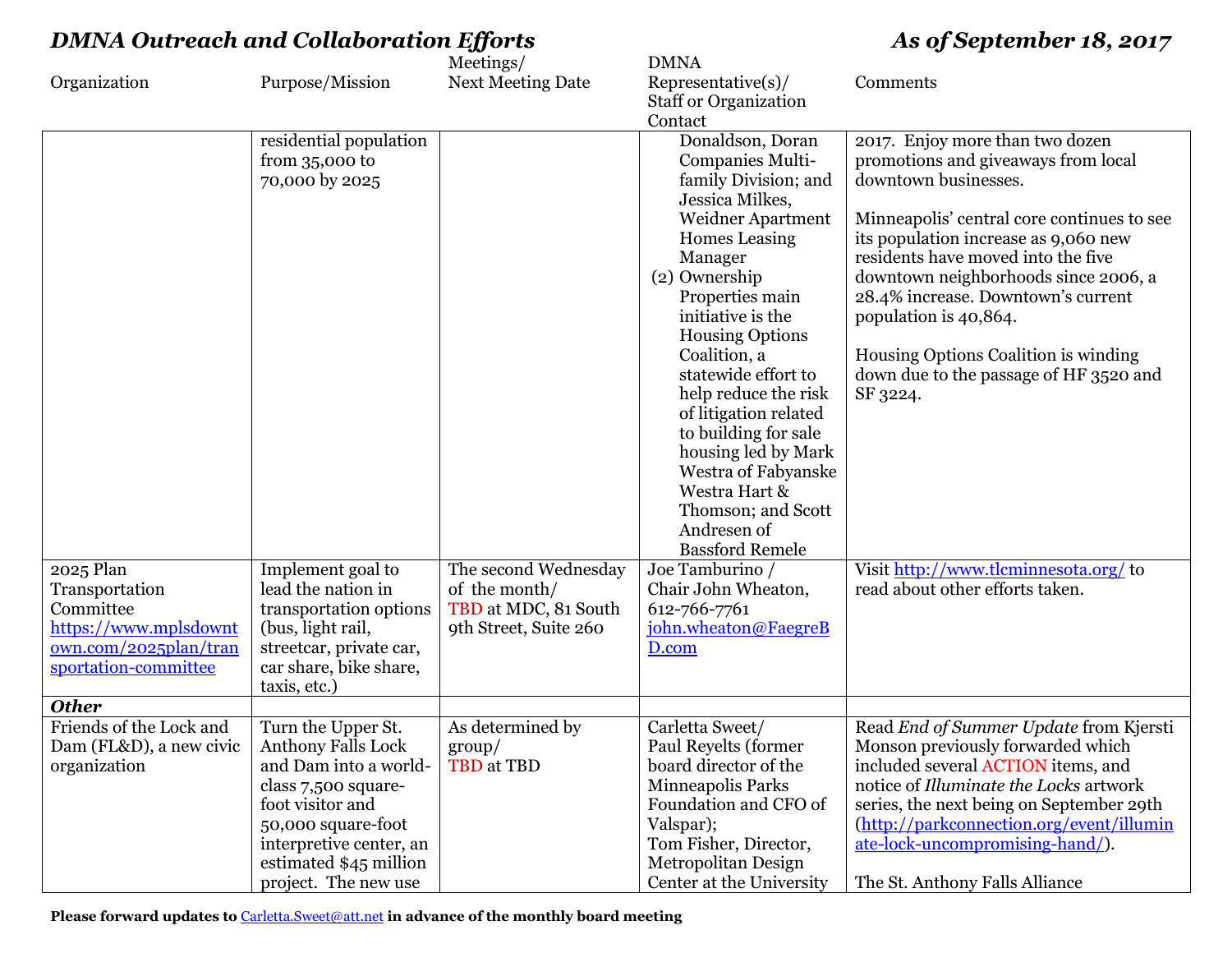|                                                              |                                                                                                                                                                                                                                                                                                                                       | Meetings/                                                                                                                                                                                   | <b>DMNA</b>                                                                                                                                                    |                                                                                                                                                                                                                                                                                                                                                                                |
|--------------------------------------------------------------|---------------------------------------------------------------------------------------------------------------------------------------------------------------------------------------------------------------------------------------------------------------------------------------------------------------------------------------|---------------------------------------------------------------------------------------------------------------------------------------------------------------------------------------------|----------------------------------------------------------------------------------------------------------------------------------------------------------------|--------------------------------------------------------------------------------------------------------------------------------------------------------------------------------------------------------------------------------------------------------------------------------------------------------------------------------------------------------------------------------|
| Organization                                                 | Purpose/Mission                                                                                                                                                                                                                                                                                                                       | <b>Next Meeting Date</b>                                                                                                                                                                    | $Representative(s)$ /<br><b>Staff or Organization</b><br>Contact                                                                                               | Comments                                                                                                                                                                                                                                                                                                                                                                       |
|                                                              | for the 400-foot-long<br>lock and dam<br>structure is meant to<br>complement Water<br>Works, the<br>Minneapolis Park and<br><b>Recreation Board's</b><br>approximately \$30<br>million makeover of<br>the nearby area<br>surrounding Mill<br>Ruins Park.                                                                              |                                                                                                                                                                                             | of Minnesota                                                                                                                                                   | (http://www.niebna.com/meetings/st-<br>anthony-falls/) a community-based<br>organization comprised of Central<br>Riverfront neighborhoods is committed to<br>preserving the integrity, value and beauty<br>of the Saint Anthony Falls and keeps an<br>eye on all matters related to the Lock and<br>Dam. Doug Verdier, RiverWest resident,<br>represents the DMNA on the SAFA. |
| Green Minneapolis                                            | Work with public,<br>private and<br>philanthropic<br>partners to develop,<br>operate and actively<br>program parks and<br>green spaces<br>throughout downtown<br>Minneapolis to<br>advance the vibrancy<br>of downtown – and as<br>a result the entire city<br>and region $-$ by<br>creating a green and<br>engaging public<br>realm. | As determined by group                                                                                                                                                                      | DMNA representative<br>TBD/<br>Beth Shogren, Executive<br>Director, 612.961.7663,<br>bshogren@greenminnea<br>polis.org<br>http://www.greenminne<br>apolis.org/ | Projects include:<br>The Commons fundraising campaign;<br>The Commons<br>$\blacksquare$<br>management/operations; and<br>Peavey Plaza fundraising campaign<br>$\blacksquare$<br>(http://www.ci.minneapolis.mn.us/pu<br>blicworks/PeaveyPlaza/index.htm)                                                                                                                        |
| Lunch With Lisa (7th<br>Ward Council Member<br>Lisa Goodman) | Represents southern<br>portion of Downtown<br>West neighborhood<br>http://www.minneap<br>olismn.gov/ward7/                                                                                                                                                                                                                            | Fourth Wednesdays of<br>the month except in<br>July and August/<br>Wednesday, September<br>27th, 12-1 p.m. at<br>University of St.<br>Thomas, 1000 LaSalle<br>Avenue, Opus Hall<br>Room 202 | RSVP to Ruth Weakly at<br>Ruth.Weakly@minneapolismn.go<br>$\frac{v}{2}$ or 612-673-2207                                                                        | Topic: Peavey Plaza Design<br>(http://www.ci.minneapolis.mn.us/public<br>works/PeaveyPlaza/index.htm) by<br>Minneapolis Public Works Deputy<br>Director and Engineer Lisa Cerney<br>(http://finance-<br>commerce.com/files/2017/<br>07/PeaveyLetter22.pdf), and design team<br>of Minneapolis-based landscape<br>architecture firm Coen+Partners                               |
| <b>Preserve Minneapolis</b>                                  | Promote and celebrate                                                                                                                                                                                                                                                                                                                 | <b>Morning Forums</b>                                                                                                                                                                       | Carletta Sweet/                                                                                                                                                | To receive monthly newsletter, sign up at                                                                                                                                                                                                                                                                                                                                      |